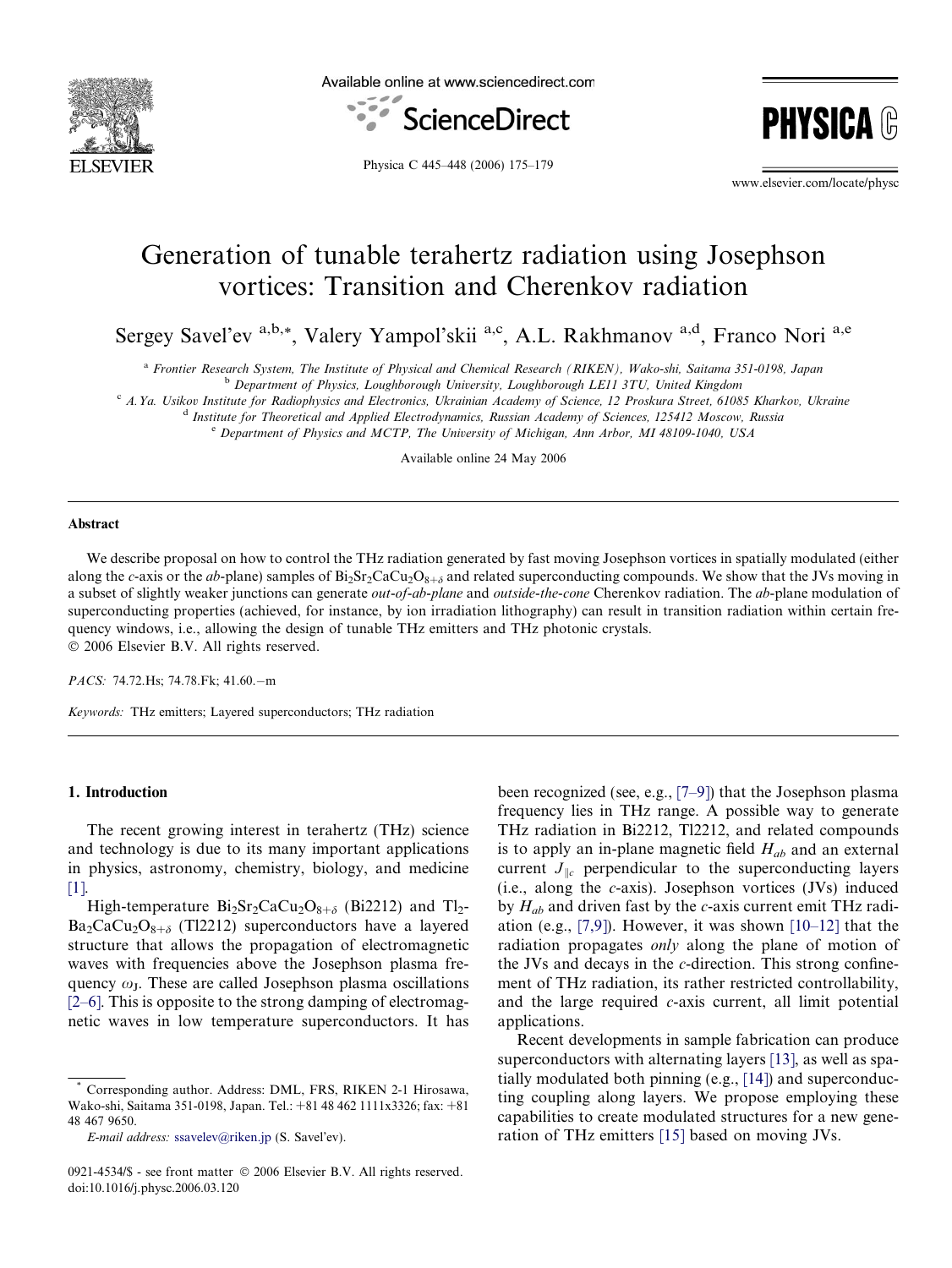## <span id="page-1-0"></span>2. Radiation from a weak junction

A subset of weaker intrinsic Josephson junctions in  $Bi<sub>2</sub>Sr<sub>2</sub>CaCu<sub>2</sub>O<sub>8+\delta</sub>$ -based samples can be made using either

- the controllable intercalation technique [\[13\],](#page-4-0)
- chemical vapor deposition (CVD) (see, e.g., [\[16\]\)](#page-4-0), or
- via the admixture of  $Bi_2Sr_2Cu_2O_{6+\delta}$  and  $Bi_2Sr_2Ca_2$ - $Cu_3O_{10+\delta}$  [\[17\]](#page-4-0).

The motivation for making such artificial samples (Fig. 1b) is that the radiation produced by the usual  $Bi<sub>2</sub>Sr<sub>2</sub>$ -



Fig. 1. Cherenkov radiation generated by a fast Josephson vortex (located at  $x = Vt$ ) moving in a slightly weaker junction. (a) Magnetic field distribution  $H(x - Vt, y)$  in units of  $\Phi_0/2\pi\lambda_c\lambda_{ab}$  for  $J_c^{\text{w}}/J_c = 0.2$ ,  $s_w \varepsilon$ /  $(s\epsilon_{w}) = 1.2, V/V_{\text{max}}^{w} = 0.9$ . The "running" coordinate,  $x - Vt$ , is measured in units of  $\gamma s$  /  $\pi$  $\sqrt{v^2\beta^2-1}$  $\frac{max}{11}$ , while the out-of-plane coordinate  $y$  is normalized by  $s$  $\frac{1}{(v^2\beta^2-1)}$  $\frac{1}{11}$ , where  $\beta = \pi J_c \varepsilon s_w / 2J_c^w \varepsilon_w s$ . The moving vortex emits radiation propagating forward. This radiation forms a cone determined by the vortex velocity  $V$ . (b) A suggested experimental set up: in a weaker junction an out-of-plane current  $J_{\parallel c}$  drives a Josephson vortex with velocity V, which is higher than the minimum velocity  $c_{\min}$  of the propagating electromagnetic waves. (c) Schematic diagram of a sample preparation technique producing a spatially modulated  $J_c$ .

 $CaCu<sub>2</sub>O<sub>8+\delta</sub>$  materials is confined to the *ab*-plane. In other words, if all planes (i.e., all junctions) are identical, the Cherenkov radiation generated by fast moving JVs [\[7,10–12\]](#page-4-0) propagates only along the direction of the JV motion. Electromagnetic  $(EM)$  waves along the c-direction cannot be generated in identical-planes samples because the maximum velocity of the JVs is smaller than, or of the order of, the smallest velocity of the c-axis EM waves. Thus, previous proposals for pseudo-Cherenkov radiation [\[7,10–12\]](#page-4-0) in standard samples do not refer to the usual Cherenkov radiation of a fast relativistic particle because the radiation generated by those JVs is narrowly-confined, i.e., it does not propagate within a Cherenkov cone. We propose using an artificial stack of thin  $Bi_2Sr_2CaCu_2O_{8+\delta}$ 



Fig. 2. Transition radiation emitted by a Josephson vortex (located at  $x = 0$ ) moving through a spatially modulated (along the *ab*-plane) layered superconducting sample, as shown in Fig. 1c. (a) Magnetic field distribution  $H(x, y)$  (at a certain time moment, say  $t = 0$ ) in units of  $\mu_1 \Phi_0 s / 2\pi \lambda_{ab}^2 a_{\text{var}}$  for  $V/c_{\text{min}} = 0.8$ ,  $a_{\text{var}}/l(V=0) = 1$ . The in-plane and outof-plane coordinates x and y are normalized by the core size  $l$  of a static Josephson vortex and 2s, respectively. (b, c) The x-component  $k_x$  of the wave-vector of the radiation versus frequency. In contrast to the Cherenkov radiation (Fig. 1), the phase velocity  $k_x/\omega$  of the transition radiation could be positive or negative (b), resulting in waves propagating both forward and backward with respect to the Josephson vortex motion. The radiation frequency has forbidden zones, shown by red strips in (c), when the vortex moves relatively slow. This suggests the remarkable possibility of THz photonic crystals in modulated layered superconductors, which could be potentially important for applications. (For interpretation of the references in colour in this figure legend, the reader is referred to the web version of this article.)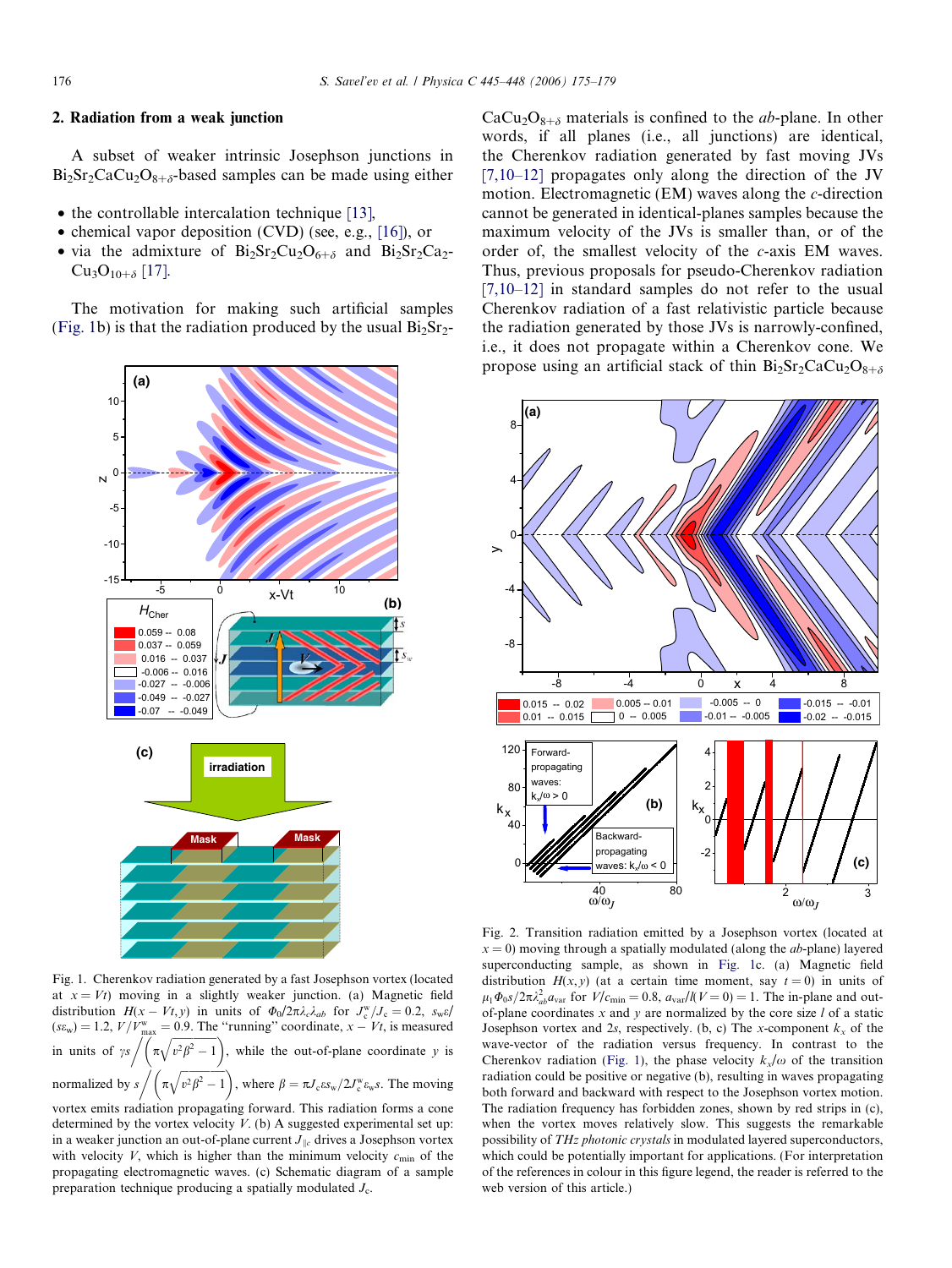<span id="page-2-0"></span>sheets having several Josephson junctions which are slightly weaker than the other intrinsic ones. The JVs in the slightly weaker junctions can move much faster than the Josephson plasma waves in  $Bi_2Sr_2CaCu_2O_{8+\delta}$  materials, producing electromagnetic waves propagating both parallel and perpendicular to the  $CuO<sub>2</sub>$  layers [\(Fig. 1a](#page-1-0) and b). Tuning the c-axis current changes both the JV speed and the radiation power.

## 3. Transition radiation

A completely different design involves samples with periodically modulated [\[18\]](#page-4-0) (in the ab-plane) superconducting properties which are now uniform along the c-axis. For example, spatial (in-plane) variations of the Josephson maximum  $c$ -axis current  $J_c$  can be obtained by using irradiation of a standard  $Bi_2Sr_2CaCu_2O_{8+\delta}$  sample covered by a modulated mask (see, e.g., [\[14\]](#page-4-0) and also [Fig. 1c](#page-1-0)). For such a sample, the Josephson vortices can produce *transition* terahertz radiation [\(Fig. 2a](#page-1-0)), even if the vortex velocity is slower than the Josephson plasma waves. The terminology ''transition radiation'' [\[19\]](#page-4-0) refers to the radiation produced when the vortex alternatively transits from one ''layered medium" to another. The spatial periodicity in the *ab*plane controls the radiation frequency.

# 4. Josephson vortex as a fast relativistic particle

Besides potential applications to THz technology, the motion of a JV in layered superconducting materials has significant scientific interest because it can mimic some properties of fast relativistic particles. Indeed, it is wellknown that the sine-Gordon equation, describing the motion of a JV in a conventional Josephson junction, is invariant under a Lorentz transform, where the speed of light is replaced by the Swihart velocity [\[20\].](#page-4-0) For a standard Josephson junction, the Swihart velocity restricts both the maximum speed of small magnetic field perturbations and the maximum vortex velocity. Following approach [\[21\],](#page-4-0) the equation describing the Josephson vortex in layered structures and its magnetic field  $H(x, y, t)$  becomes nonlocal [\[15\]](#page-4-0)

$$
H - \lambda_{ab}^2 \frac{\partial^2 H}{\partial y^2} - \lambda_c^2 \frac{\partial^2 H}{\partial x^2} + \omega_j^{-2} \frac{\partial^2}{\partial t^2} \left( 1 - \lambda_{ab}^2 \frac{\partial^2}{\partial y^2} \right) H = 0, \quad (1)
$$

$$
\omega_{\mathbf{c}}^{-2} \frac{\partial^2 \phi}{\partial t^2} + \sin \phi = \frac{l}{\pi} \int_{-\infty}^{\infty} d\zeta K_0 \left( \frac{|\zeta - x|}{\lambda_c} \right) \frac{\partial^2 \phi}{\partial \zeta^2},\tag{2}
$$

$$
\frac{\partial \phi}{\partial x} = \frac{2\pi \lambda_{ab}^2}{\Phi_0} \left\{ \frac{\partial H(x, y = +0)}{\partial y} - \frac{\partial H(x, y = -0)}{\partial y} \right\}.
$$
 (3)

Here, the Josephson plasma frequency  $\omega_I$  is  $\sim$ 1 THz, depending on doping and temperature; the two length scales  $\lambda_c = \gamma \lambda_{ab}$  and  $\lambda_{ab} = 2000$  $\frac{110, \text{ the}}{2}$  $1 - T^2/T_c^2$  Å, with  $T_c = 90$  K and  $\gamma \sim 300$ , determine the characteristic scales of magnetic field variations parallel (along the x-axis) and perpendicular (along the y-axis) to the superconducting layers. Eq. (2) describes the propagation of the gauge invariant phase  $\phi = \chi_1 - \chi_2 + 2\pi A_y s_w / \Phi_0$  along the junction where the Josephson vortex moves, where  $\chi_1$  and  $\chi_2$ are the phases of the wave functions of the superconducting condensate of the  $CuO<sub>2</sub>$  layers forming the junction, and  $A<sub>v</sub>$  is the y-component of the vector potential. Here,  $s<sub>w</sub>$ denotes the thickness of this junction and  $\Phi_0$  is the magnetic flux quantum. Eq. (2) has its own space and time scales: *l* and  $\omega_c^{-1}$ . There  $K_0$  denotes the modified Bessel function usually employed for the magnetic field distribution in superconductors.

When all Josephson junctions are the same (e.g., as in standard Bi2212 or Tl2212 samples),  $\omega_c = \omega_J$ ,  $s_w = s$ , and the size l of the soliton at  $V = 0$  is defined as a product of the anisotropy parameter  $\gamma$  and the spacing s between  $CuO<sub>2</sub>$  planes ( $l \approx \gamma s$ ). For a slightly weaker Josephson junction, the Josephson soliton is more elongated,  $l =$  $l_w = \gamma s J_c / J_c^w$ , and  $\omega_c = \omega_w$  is determined by the parameters  $v_w = r s \frac{\partial c}{\partial s}$ , and  $\omega_c = \omega_w$  is determined by the parameters of the slightly weaker junction:  $\omega_w = \omega_J \sqrt{s_w} \frac{V}{\sqrt{c}} \frac{\partial c}{\partial s} J_c \frac{\partial c}{\partial s}$  with  $J_c$ ,  $\varepsilon$  are the maximum superconducting current and dielectric constant of the intrinsic junctions; the index w refers to the weaker Josephson junction.

## 5. Cherenkov radiation

Eq. (1) for the magnetic field  $H$  allows us to obtain the spectrum of EM waves propagating in the layered structure

$$
\omega^2 = \omega_{\rm J}^2 + c_{\rm J}^2(k_{\rm y})k_x^2, \quad c_{\rm J}(k_{\rm y}) = \frac{\omega_{\rm J}\lambda_c}{\sqrt{1 + \lambda_{ab}^2k_y^2}}.\tag{4}
$$

The minimum vortex velocity  $c_{\min}$  needed for Cherenkov radiation ( $c_{\min} = c_J(k_y = \pi/s) = \gamma s \omega_J/\pi$ ), and the characteristic angle

$$
\theta = \arctan\left(\frac{\pi\sqrt{V^2 - c_{\min}^2}}{\omega_{\text{JS}}}\right) \tag{5}
$$

of the propagating EM wave are determined by three conditions:

- Eq.  $(4)$ ,
- $\omega = k_x V$ ,
- and the minimum wavelength  $k_v \lesssim \pi/s$ .

However, the JVs cannot move above the maximum speed  $V_{\text{max}}$  determined by the nonlocal equation (2):  $V_{\text{max}} \approx \omega_J \gamma s/2$  for identical-junctions sample and  $V_{\text{max}}^{\text{w}} \approx \omega_{\text{w}} l_{\text{w}}$  for samples with some slightly weaker junctions. Therefore, the radiation propagating within the Cherenkov cone with  $\theta \neq 0$  cannot be generated using standard  $Bi_2Sr_2CaCu_2O_{8+\delta}$  samples, while it can be achieved using the proposed artificial stack or c-axis-modulated  $Bi_2Sr_2CaCu_2O_{8+\delta}$  samples.

Using Eqs. (1) and (2) we calculate perturbatively the Cherenkov radiation (see [Fig. 1a](#page-1-0)):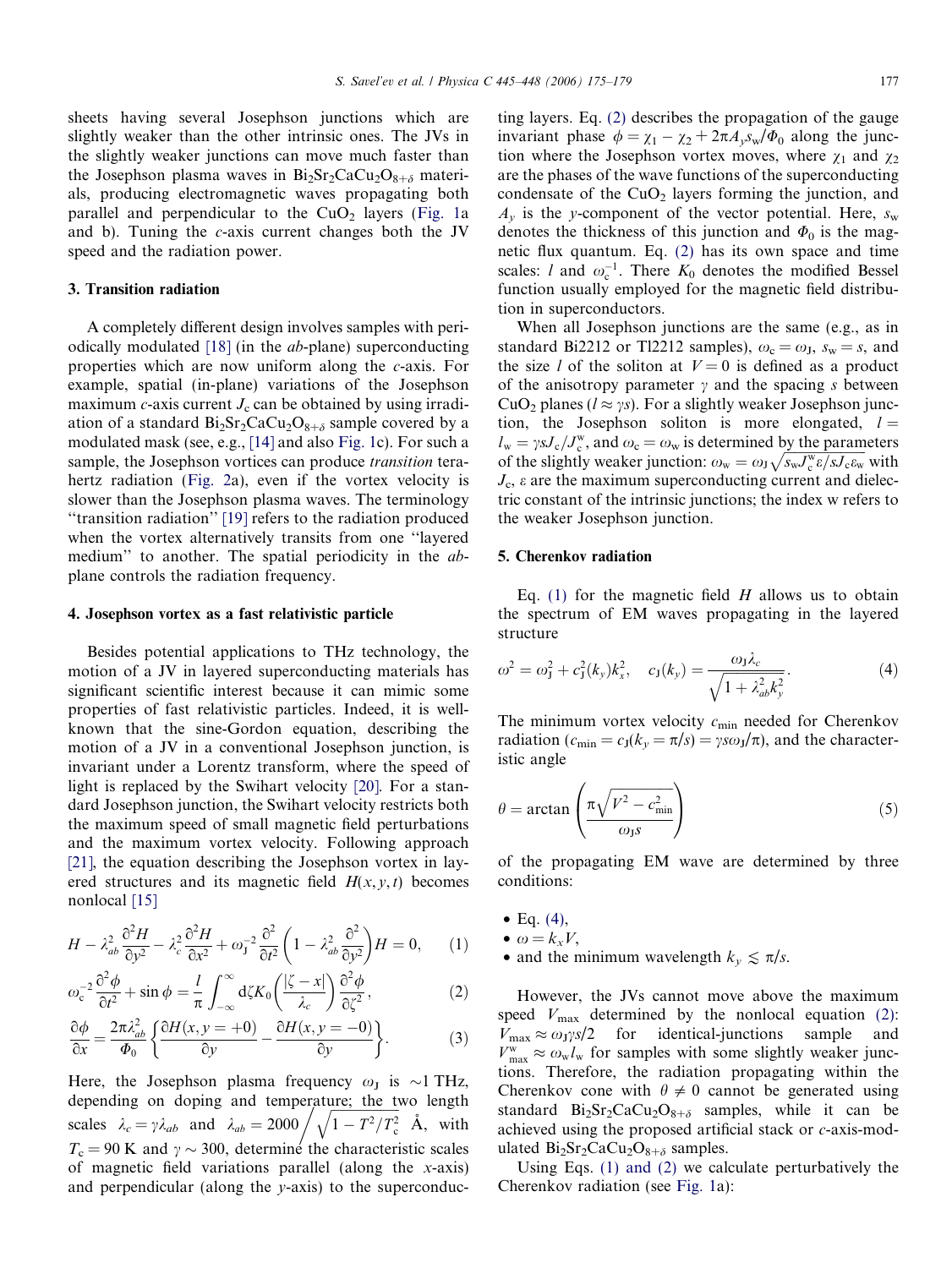$$
H_{\text{Cher}}(x, y, t) = \frac{\Phi_0}{2\pi\lambda_{ab}^2} \int_{q_{\text{min}}}^{\infty} \frac{dk_x}{k_y(k_x)} \exp[-k_x l(V)]
$$
  
 
$$
\times \sin[k_x(x - Vt) + k_y(k_x)|y|], \qquad (6)
$$

where the dynamical-soliton size  $l(V)$  decays when the vortex velocity  $V$  [\[22\]](#page-4-0) increases as

$$
l(V) = l_0 \left( 1 + \sqrt{1 - V^2 / (V_{\text{max}}^{\text{w}})^2} \right) / 2. \tag{7}
$$

The y-component  $k<sub>v</sub>$  of the wave-vector is determined by the dispersion relation [\(4\),](#page-2-0) while

$$
q_{\min} = \omega_J / \sqrt{V^2 - c_{\min}^2}.
$$
\n(8)

Due to the rather unusual dispersion relation [\(4\)](#page-2-0), i.e., the decrease of  $k_y(k_x, \omega = k_x V)$  with increasing  $k_x$ , the electromagnetic waves are located outside the Cherenkov cone [\(Fig. 1a](#page-1-0)), which is drastically different from the Cherenkov radiation of a fast relativistic particle. The new type of radiation predicted here could be called outside-the-cone Cherenkov radiation.

## 6. Zone structure of the transition radiation

Here we consider standard Bi2212 or Tl2212 materials with identical junctions. As mentioned above, previously proposed pseudo-Cherenkov-like radiation [\[7,10–12\]](#page-4-0) is confined to the  $ab$ -plane, and requires a rather strong  $c$ -axis current. In contrast to this, we consider an alternative approach to generate THz radiation using modulated  $Bi_2Sr_2CaCu_2O_{8+\delta}$  materials which allows to *control the* spectrum of the radiation. This proposal might be the easiest to experimentally implement, among the ones listed here, since it does *not* require samples with slightly weaker junctions.

The modulation of superconducting properties along the ab-plane could be done by using, e.g., either lithography (see [Fig. 1c](#page-1-0)) or by controlling the JV dynamics via their interactions with other type of vortices (pancake vortices; with its density determined by the out-of-plane field  $H_c$ ). Indeed, the  $c$ -axis field,  $H_c$ , creates another type of vortices, called pancake vortex stacks, which have slow dynamics and attract Josephson vortices [\[23,24\].](#page-4-0) The interaction of these two types of vortices changes the dynamics of the JVs [\[25,26\]](#page-4-0) and affects their motion in a similar manner as spatially modulating the critical-current with a period which can be easily tuned by the out-of-plane field  $H_c$ .

To simplify the problem, we study the radiation of Josephson vortices with modulated  $\omega_c(x)$ . Note that the modulation of any other parameters (e.g.,  $l(x)$  or both  $l(x)$  and  $\omega_c(x)$  in Eq. (2) results in the same qualitative results. For periodically-varying properties (with spatial period  $a_{\text{var}}$  of intrinsic junctions, the frequency  $\omega$  and the in-plane wave-vector  $k_x$  of the emitted EM waves are related by the condition

$$
\omega = (k_x + 2\pi m/a_{\text{var}})V,\tag{9}
$$

with  $m = 1, 2, \ldots$  This is the momentum conservation law: the momentum of a moving JV can be transferred not only to the EM waves but also to the modulated medium, in full analogy with electron motion in a periodic potential. Following this analogy, we derived the ''zone structure'' of the radiated waves

$$
H = \sum_{m} \int_{\omega_{\min}(m)}^{\omega_{\max}(m)} H_{m}(\omega) \sin(k_{x}x + k_{y}(\omega, k_{x})|y| - \omega t) d\omega,
$$
\n(10)

where

$$
H_m(\omega) = \frac{\mu_m \Phi_0}{2\pi \lambda_{ab}^2 a_{\text{var}}} \frac{\omega k_x(m)}{k_y(\omega, k_x(m))} \frac{\exp\left(-|\omega|l(V)/V\right)}{|k_x(m)|V_{\text{max}}\omega_J - \omega^2}.
$$
 (11)

Here  $k_x(m)$  is related to the momentum  $2\pi m/a_{\text{var}}$  transferred to the modulated medium by

$$
k_x = \omega/V - 2\pi m/a_{var} \tag{12}
$$

and  $\mu_m$  is the Fourier component of  $2[1 - \omega_c(x)/\omega_J]$ . For a chosen zone-number  $m$ , the radiation is emitted in a certain frequency window  $\omega_{\min}(m) \leq \omega \leq \omega_{\max}(m)$ , with

$$
\omega_{\min, \max}(m) = \frac{2\pi mc_{\min}}{a_{\text{var}}} \frac{V^2}{c_{\min}^2 - V^2} \times \left[ \frac{c_{\min}}{V} \mp \sqrt{1 - \omega_j^2 \left( \frac{a_{\text{var}}}{2\pi mc_{\min}} \right)^2 \frac{(c_{\min})^2 - V^2}{V^2}} \right].
$$
\n(13)

Since the frequencies  $\omega_{\text{min,max}}$  change with changing  $a_{\text{var}}$ , the generation of THz radiation in a certain frequency range could be designed by adjusting the period of the spatial modulations of ion irradiation during the sample prep-aration ([Fig. 1](#page-1-0)c). When the out-of-plane magnetic field  $H_c$ is applied, the transition THz radiation might be tuned by varying  $H_c$ .

In contrast to the outside-the-cone Cherenkov-like radiation [\(Fig. 1](#page-1-0)a), our proposed transition radiation [\(Fig. 2](#page-1-0)a) propagates both forward and backward in space. Indeed, the in-plane component  $k_x$  of the wave-vector and, thus, the corresponding phase velocity both change sign [\(Fig. 2b](#page-1-0) and c). Also, the EM waves running backward can be directly seen from the magnetic field distribution shown in [Fig. 2](#page-1-0)a. For fast Josephson vortices moving with velocity close to  $c_{\min}$ , the frequency zones overlap for different zone number  $m$  [\(Fig. 2b](#page-1-0)). However, for slower speeds, we obtain the forbidden frequency ranges  $\omega_{\text{max}}(m) \leq \omega \leq \omega_{\text{min}}(m+1)$  (see, [Fig. 2c](#page-1-0)) of radiated electromagnetic waves. Thus, such materials might be used for making tunable THz photonic crystals controlled, e.g., by the changing out-of-plane magnetic field  $H_c$ .

For out-of-plane radiation, the electric field is of the same order of the magnetic field, which is very unusual for conducting media. This allows to overcome the important impedance mismatch problem [\[15\].](#page-4-0)